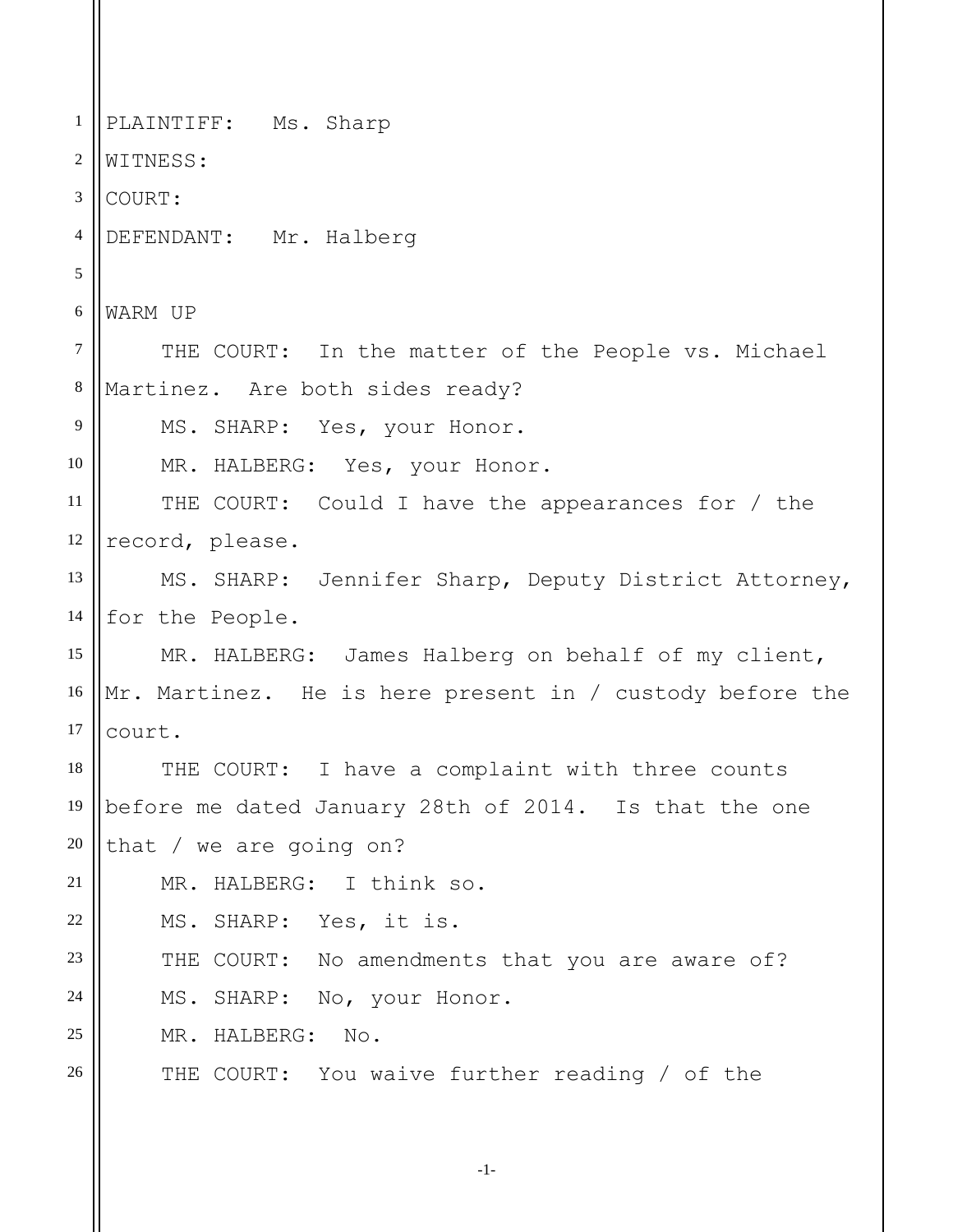1 complaint?

2

MR. HALBERG: Yes.

3 4 5 6 7 8 9 10 11 12 13 14 15 16 17 18 19 20 21 22 23 24 25 26 THE COURT: Your client has a right to a continuous prelim. Will he waive that right and allow the court to handle other / matters, if needed? MR. HALBERG: I don't think he is willing to waive that right, but I do know that the court is permitted under the law / to take other matters. THE COURT: Okay. Are there any preliminary motions we need to address? MS. SHARP: No, your Honor. MR. HALBERG: Your Honor, I would just move to exclude / any witnesses who are not testifying from the courtroom. THE COURT: Are there any such witnesses in court? MS. SHARP: No, your Honor. THE COURT: All right. People may present their \*/ evidence. MS. SHARP: Thank you. People call Officer Perez. THE COURT: Stand at the end of the table to your left and raise your right hand and face the / clerk. Please state your full name and spell it for the record. THE WITNESS: Yes, certainly. My name is Marcus Perez. M-A-R-C-U-S. / Perez, P-E-R-E-Z. THE COURT: You may proceed.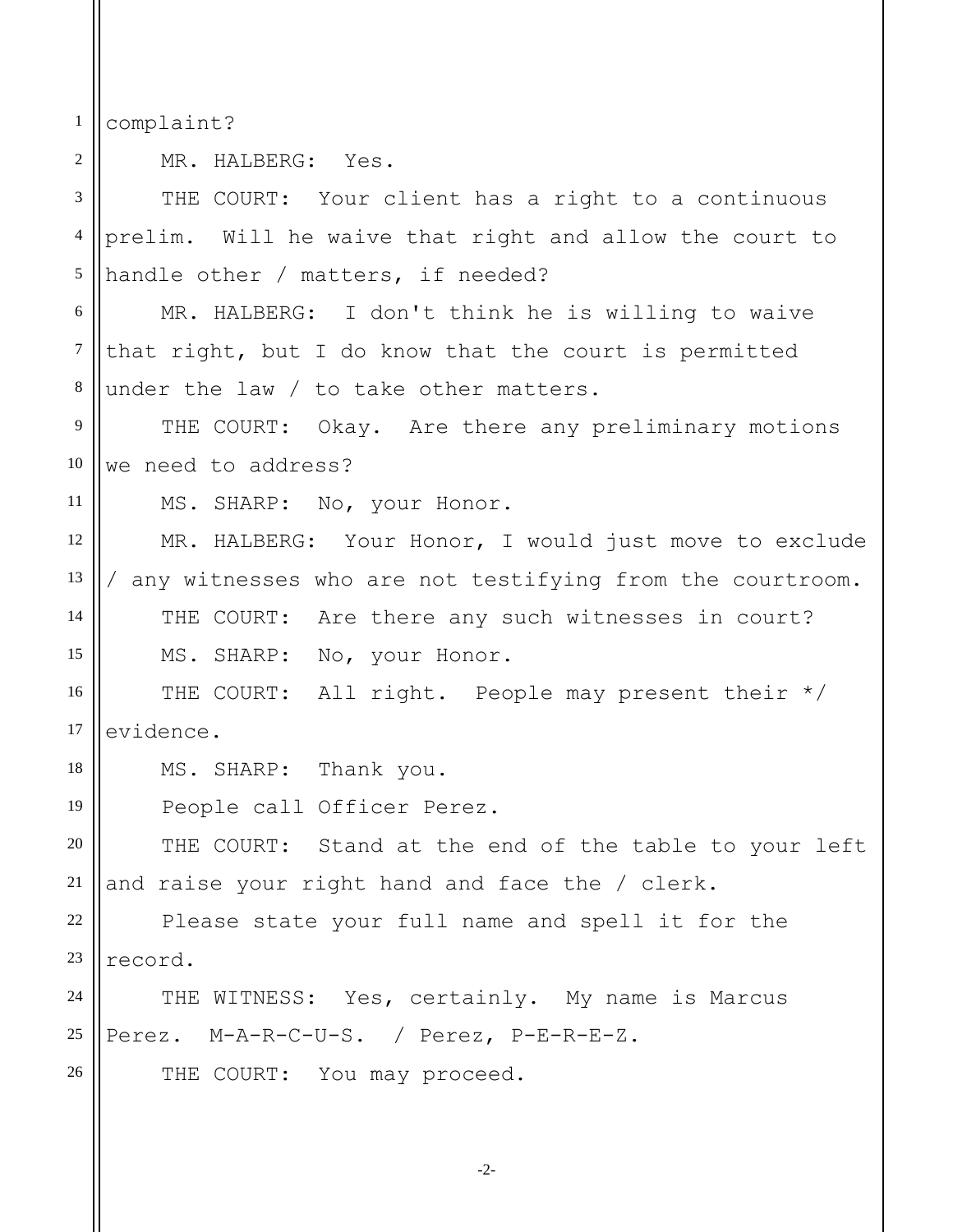| $\mathbf{1}$   | MS. SHARP: Thank you, your Honor.                          |  |
|----------------|------------------------------------------------------------|--|
| $\overline{c}$ | DIRECT EXAMINATION                                         |  |
| 3              | Q. BY MS. SHARP: Officer, what's your current              |  |
| $\overline{4}$ | occupation?                                                |  |
| 5              | I am a police officer for the / City of Tustin.<br>Α.      |  |
| 6              | And how long have you been a sworn peace officer?<br>$Q$ . |  |
| 7              | A. 11 years.                                               |  |
| $\,8\,$        | $Q$ .<br>Were you on duty on July 23rd, 2013, / at about   |  |
| $\overline{9}$ | 14:30 hours?                                               |  |
| 10             | Yes, I was.<br>Α.                                          |  |
| 11             | Q. At that time did you respond to a location at           |  |
| 12             | 2833 North Fernwood Street?                                |  |
| 13             | Yes, I / did.<br>Α.                                        |  |
| 14             | Q. Is that in Orange County?                               |  |
| 15             | Yes, it is.<br>A.                                          |  |
| 16             | Q. And when you arrived at that location, who did          |  |
| 17             | you speak to?                                              |  |
| 18             | I spoke to the / victim, Ms. Duran.<br>Α.                  |  |
| 19             | What is her first name?<br>$Q$ .                           |  |
| 20             | Teresa.<br>Α.                                              |  |
| 21             | And where did you speak to her?<br>$Q$ .                   |  |
| 22             | In her apartment.<br>Α.                                    |  |
| 23             | Okay. And were you able to / make observations<br>$Q$ .    |  |
| 24             | about the apartment?                                       |  |
| 25             | Yes.<br>Α.                                                 |  |
| 26             | Did it appear that she was living there?<br>Q.             |  |
|                |                                                            |  |
|                | $-3-$                                                      |  |
|                |                                                            |  |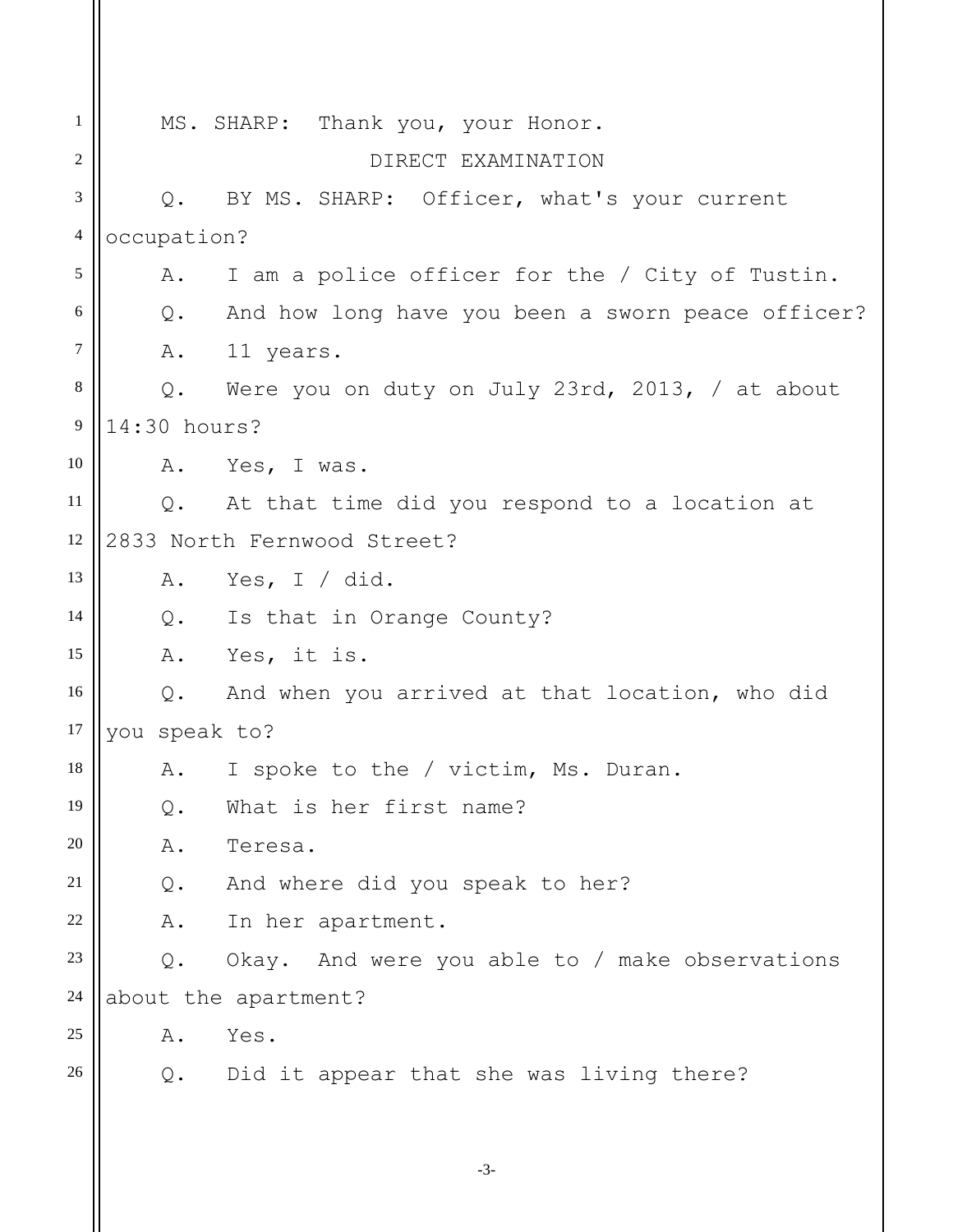1 2 3 4 5 6 7 8 9 10 11 12 13 14 15 16 17 18 19 20 21 22 23 24 25 26 A. Yes. Q. Did she say that she was living there? A. Yes, she \*/ did. Q. And did she report -- what did she tell you happened on that afternoon? A. She stated that her ex-boyfriend had broken into her apartment. Q. Okay. / Did she give you specifics about her relationship with the person who had broken into her apartment? A. She did. That's correct. Q. What did she tell / you? A. That they had a child in common. Q. And did she tell you -- did she give you his information? A. Yes, she did. Q. What information did / she give you? A. She gave me his name and date of birth, and advised me that he was also on probation. Q. And what name did / she give? A. I would have to refer to my report. MS. SHARP: Your Honor, may the witness please review the report to refresh his recollection? THE COURT: Proceed. THE WITNESS: She / gave me the name of Michael Martinez.

-4-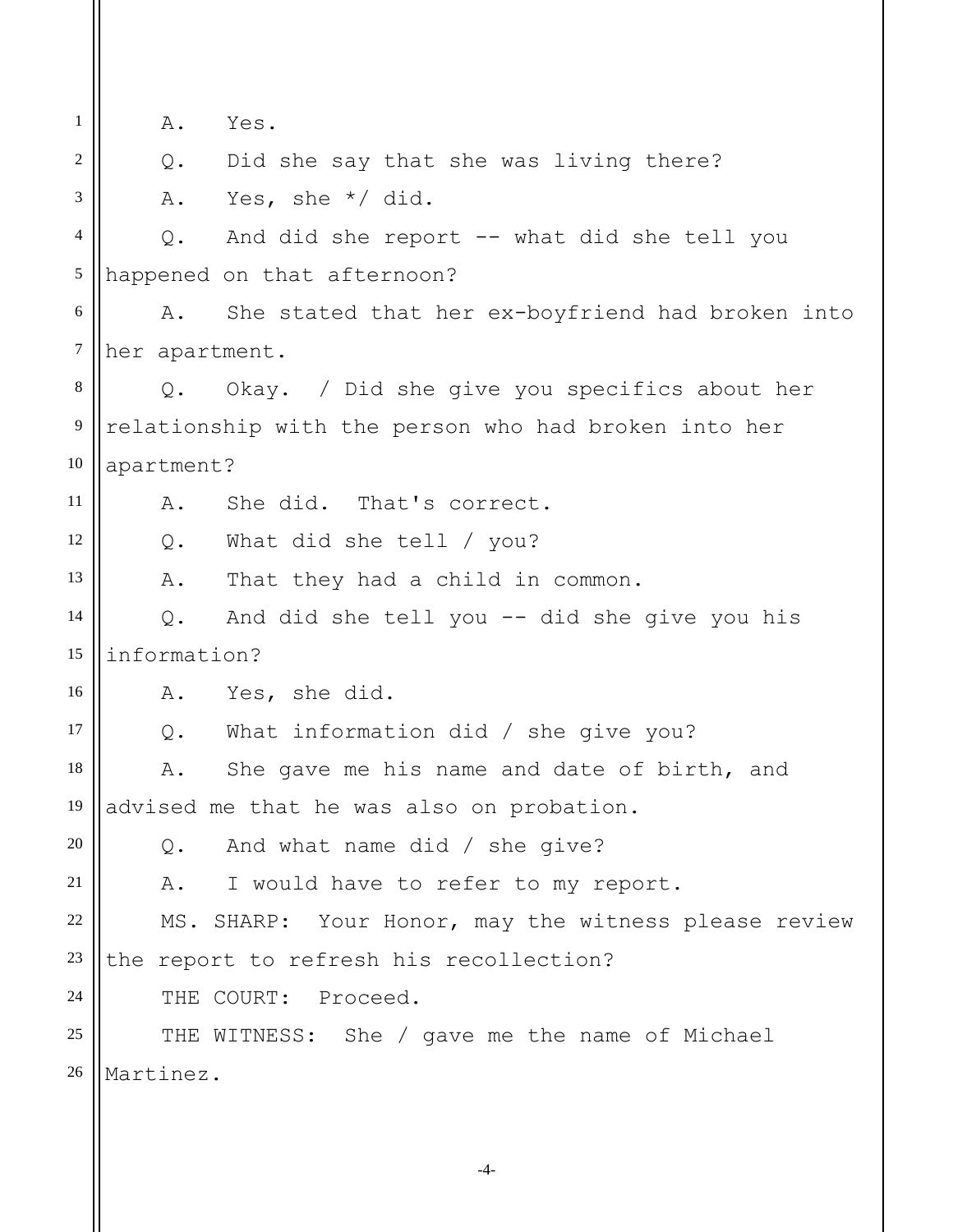Q. BY MS. SHARP: And did she give you a date of birth? A. Yes, she did.

Q. What date of birth did she / give you?

A. 2/23 of '82.

 MR. HALBERG: Your Honor, if you could just inform the witness that if he needs to refresh his recollection, that's fine. / But once it is refreshed, please just turn the report over so he is not testifying from it. THE COURT: Officer, do you understand that? THE WITNESS: Yes. THE COURT: Okay. \*/ \*\*END OF WARM UP\*\*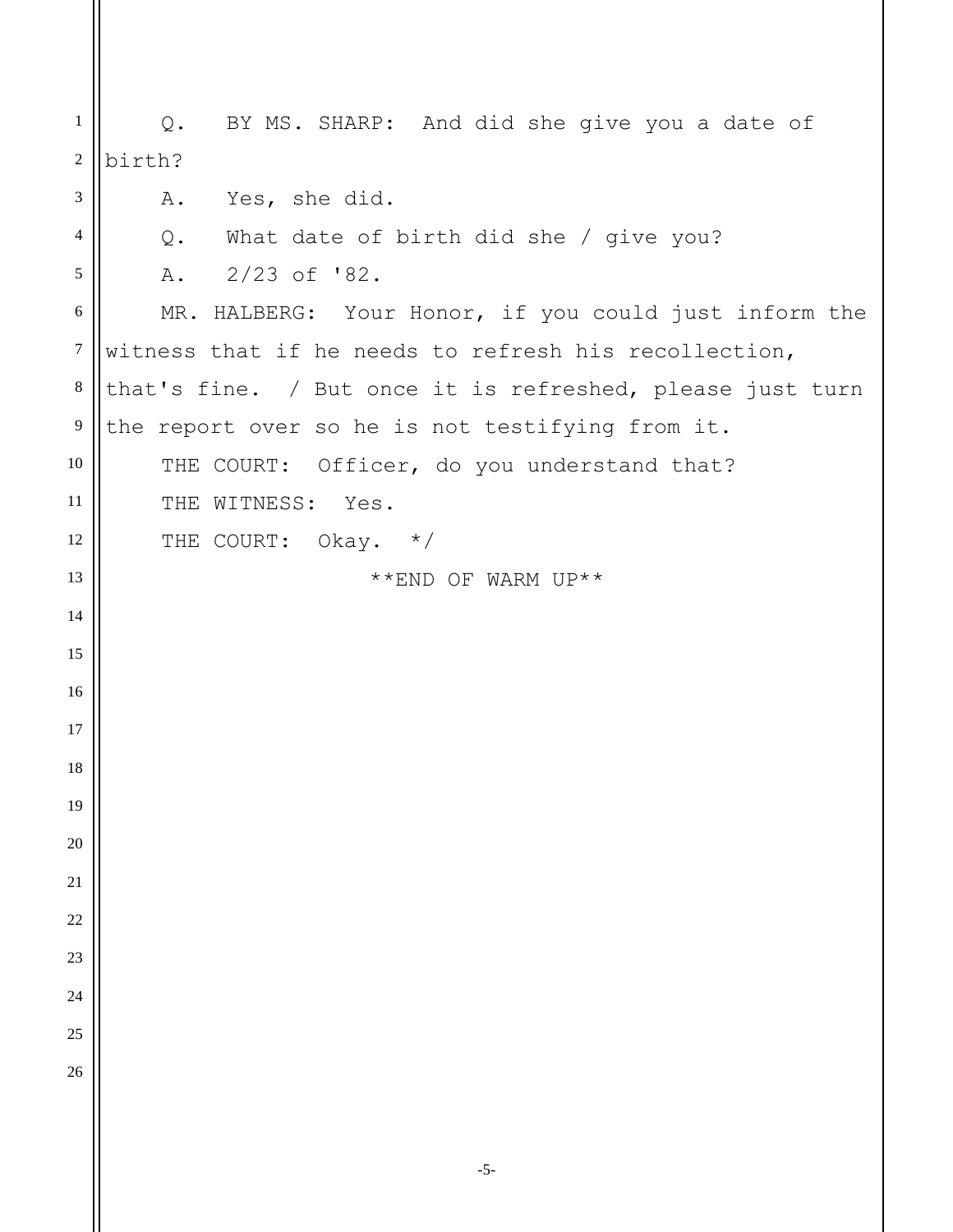1 EXAM

2 3 4 5 6 7 8 9 10 11 12 13 14 15 16 17 18 19 20 21 22 23 24 25 26 Q. BY MS. SHARP: After you were provided with a name and a date of birth, were you able to conduct a search for more information? A. Yes. I ran / a records check and then got some more identifying information on the suspect. Q. Is this something that you have done as a part of your / job duties for many years? A. Yes. Q. Are you familiar with how to conduct a records check when you are investigating someone? A. We are trained in / the academy to do these things, yes. Q. And you said you have been an officer for 11 years; is that correct? A. That's correct. MR. HALBERG: Objection. Asked / and answered. THE COURT: Overruled. The answer remains. Next question, please. MS. SHARP: Your Honor, at this time I would like to mark an exhibit that I will be / using later. It is a photo. Counsel has seen it and has a copy of that same photo. MR. HALBERG: No objection. That's fine. THE COURT: Very well. That / will be marked next in order.

-6-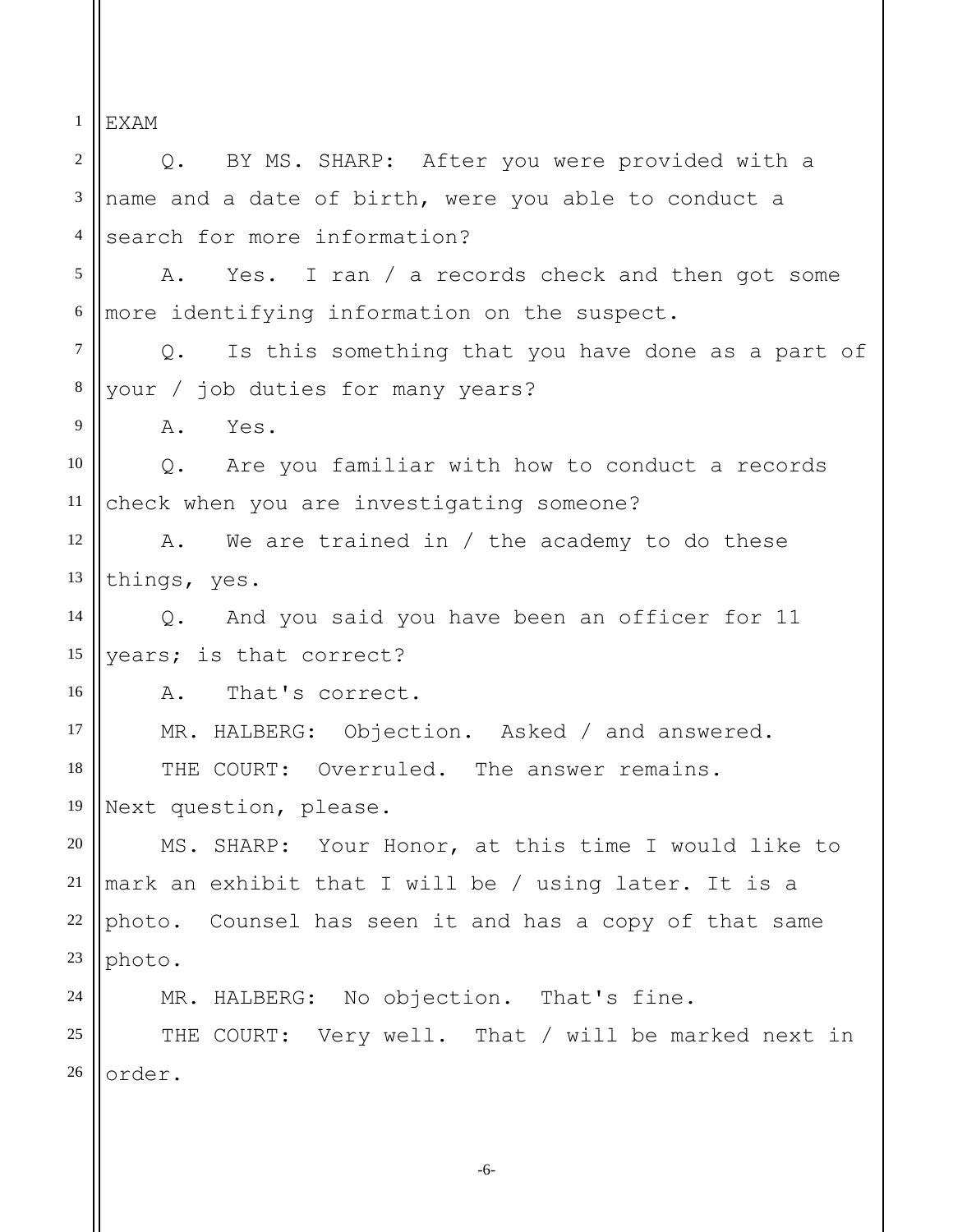1 2 3 4 5 6 7 8 9 10 11 12 13 14 15 16 17 18 19 20 21 22 23 24 25 26 MS. SHARP: Thank you. If I may proceed. THE COURT: Yes. The clerk has your exhibit whenever you need it. Next question, please. / Q. BY MS. SHARP: At some point were you able to observe a DMV document for that individual with the date of birth February 23rd of '82? \*/ A. Yes. Q. And do you see that man in court today? MR. HALBERG: Objection. Foundation. Speculation. THE COURT: Overruled. THE WITNESS: Yes. Q. BY MS. SHARP: Can you describe where he is seated and what he / is wearing. A. He is to my left, wearing an orange shirt. MS. SHARP: May the record reflect the witness has now identified the defendant? THE COURT: Yes, it may. / Q. BY MS. SHARP: Now, what did she tell you happened when she arrived at her apartment? A. She walked into her home. Everything seemed normal until she walked into / her bedroom. Q. What happened when she walked into her bedroom? A. She screamed. Q. Why did she scream? A. She saw the defendant standing there, and she wasn't / expecting anybody to be inside her house.

-7-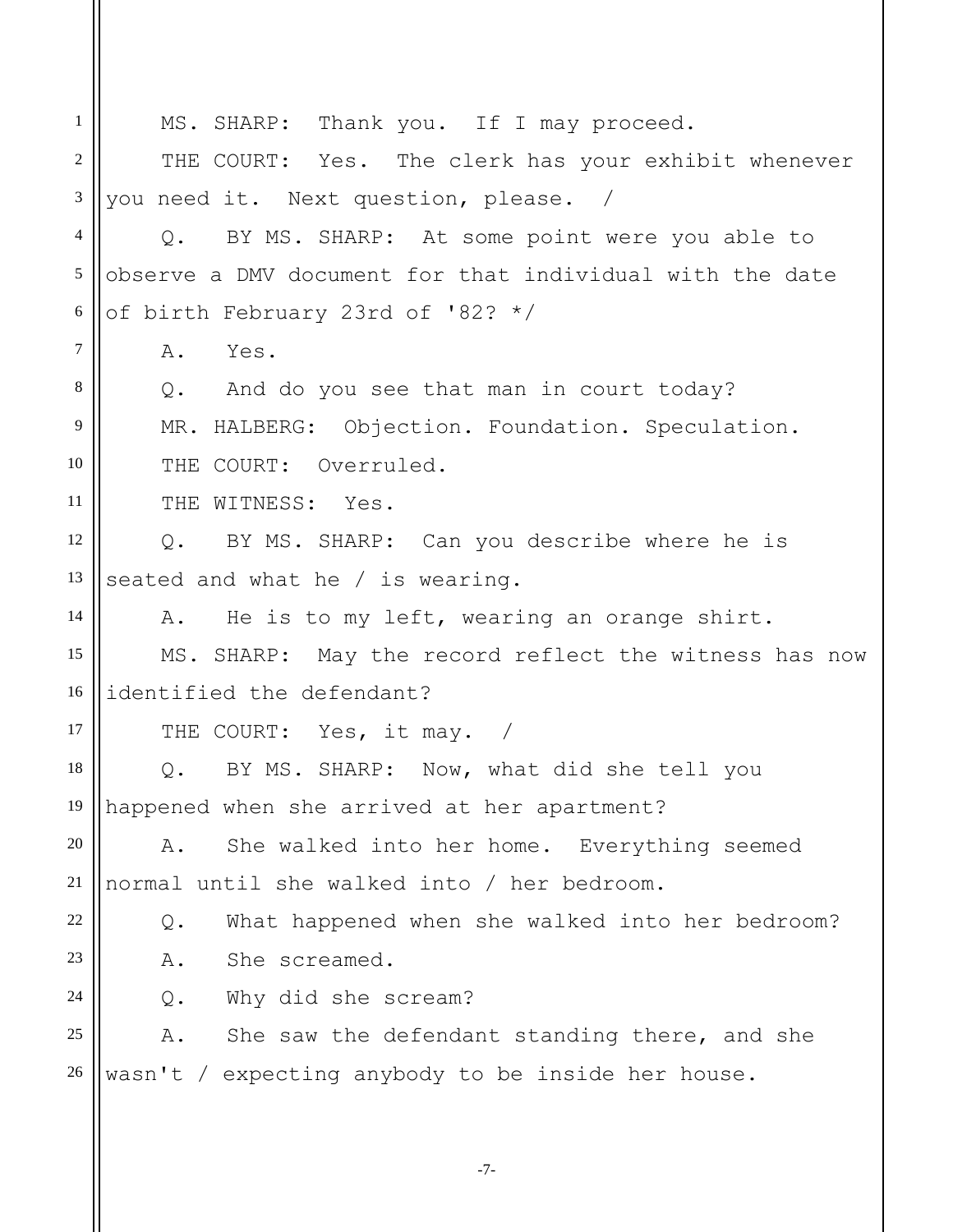| $\mathbf{1}$ | Q.     | Did she say he had permission to be in the house?     |
|--------------|--------|-------------------------------------------------------|
| $\sqrt{2}$   | Α.     | She reported he did not have permission. /            |
| 3            | Q.     | Did she say whether he resided at that house?         |
| 4            | Α.     | He no longer resided at the house.                    |
| 5            | Q.     | Okay. But at some point he had lived there? /         |
| $\sqrt{6}$   | Α.     | Yes.                                                  |
| 7            | Q.     | How long ago was it that he had lived there?          |
| $\,8\,$      | Α.     | He had relocated about three weeks prior.             |
| 9            | Q.     | Had she done anything to the locks / in the three     |
| 10           | weeks? |                                                       |
| 11           |        | A. Yes, she did. She had replaced the locks.          |
| 12           |        | MR. HALBERG: Objection. Leading. The form of the      |
| 13           |        | question lacks foundation.                            |
| 14           |        | THE COURT: Rephrase the question, please.<br>$\star/$ |
| 15           |        |                                                       |
| 16           |        |                                                       |
| 17           |        |                                                       |
| 18           |        |                                                       |
| 19           |        |                                                       |
| 20           |        |                                                       |
| 21           |        |                                                       |
| 22           |        |                                                       |
| 23           |        |                                                       |
| 24           |        |                                                       |
| 25           |        |                                                       |
| 26           |        |                                                       |
|              |        |                                                       |
|              |        |                                                       |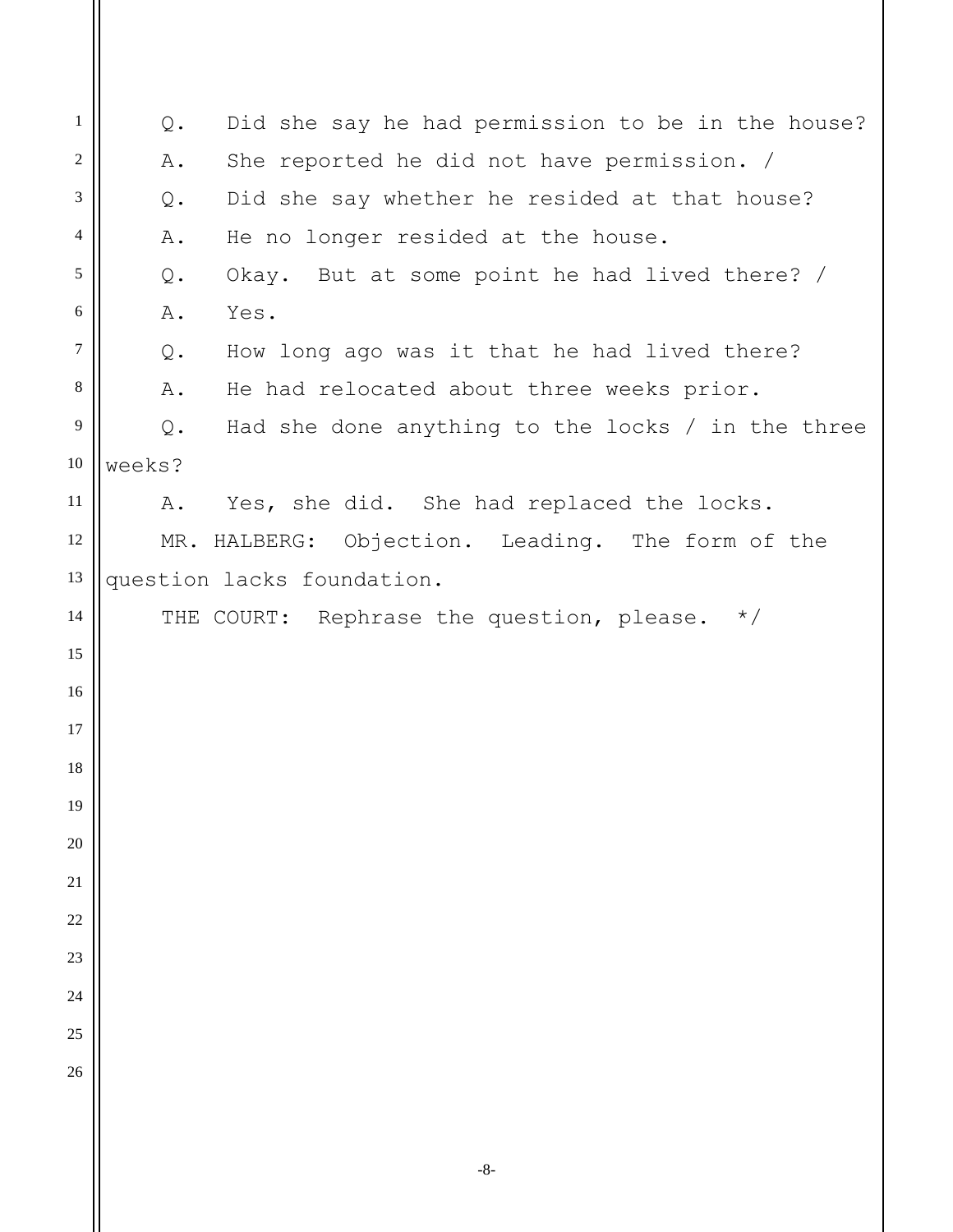1 START TYPING

2 3 4 5 6 7 8 9 10 11 12 13 14 15 16 17 18 19 20 21 22 23 24 25 26 Q. BY MS. SHARP: What, if anything, did she tell you she had done to the doors of the apartment? A. She had replaced the locks to the apartment. Q. Did / she tell you -- strike that. On this day when she left her apartment, did she secure the apartment? A. Yes. MR. HALBERG: Objection. Leading. Foundation. THE COURT: Overruled. Q. BY MS. SHARP: What did / she tell you? A. That she locked the doors. Q. Okay. Did she tell you whether the windows were closed? A. Yes, they were. Q. Okay. When she returned / and she discovered the defendant in her bedroom, what happened when she encountered him? A. She asked him how he got into the inside of the / apartment. Q. What did he say? A. He didn't reply. He just demanded his property. He said he was there to get his property. Q. What did she / tell him? A. She wanted him to leave the apartment. She wanted to call the police and his probation officer.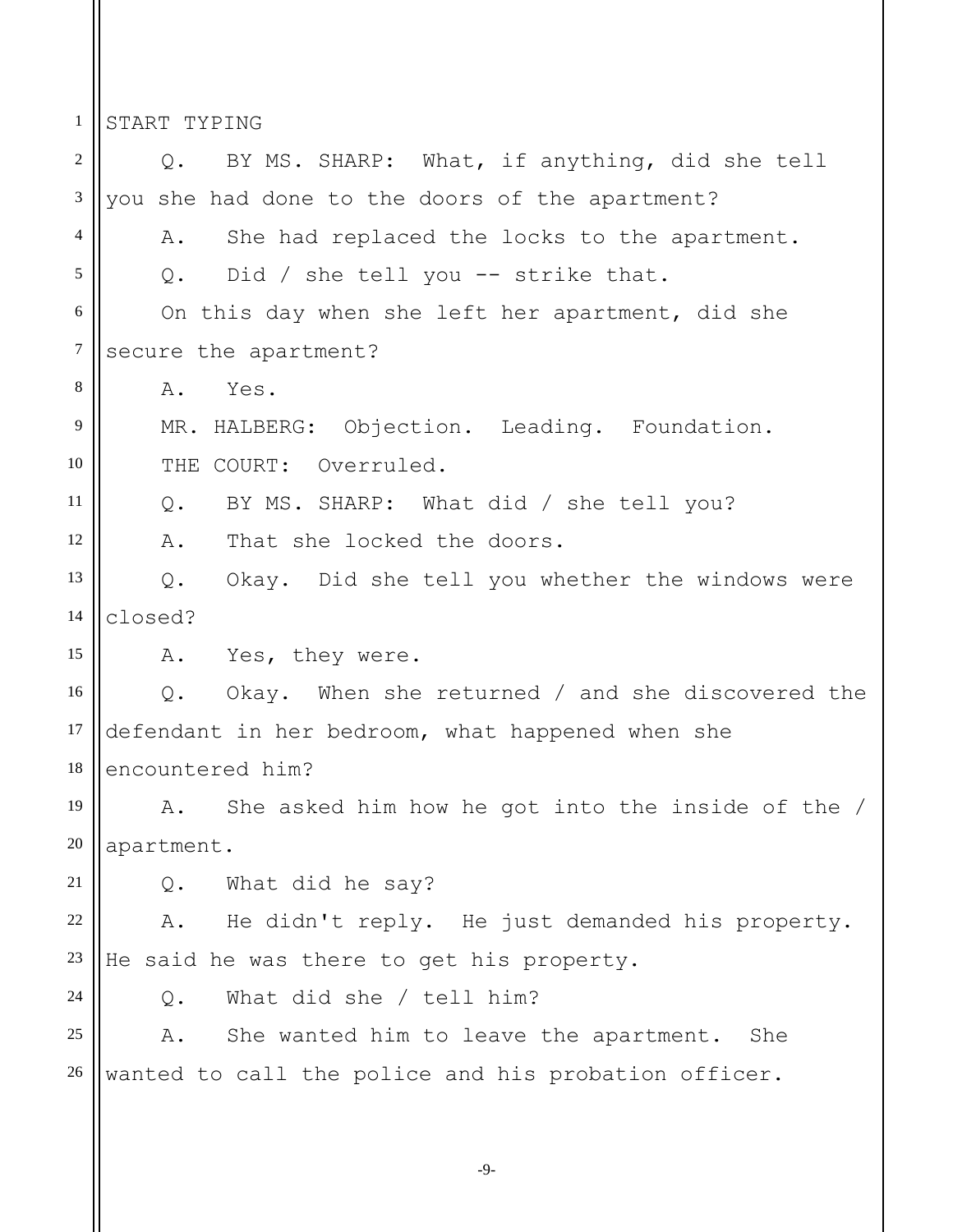| 1              | $Q$ .                            | What did she say happened next? /                          |  |
|----------------|----------------------------------|------------------------------------------------------------|--|
| 2              | Α.                               | She ran out of the apartment.                              |  |
| 3              | Q.                               | Did the defendant leave?                                   |  |
| $\overline{4}$ | Α.                               | That's correct.                                            |  |
| 5              | $Q$ .                            | Did she describe how he left?                              |  |
| 6              | Α.                               | He ran out holding a duffel bag / and a backpack           |  |
| 7              |                                  | over his shoulder.                                         |  |
| 8              | $\circ$ .                        | Did the victim observe how the defendant left the          |  |
| 9              | apartment?                       |                                                            |  |
| 10             | Α.                               | He got on a bicycle and fled the scene. $*/$               |  |
| 11             | Q.                               | Okay. And did she follow him?                              |  |
| 12             | Α.                               | Yes, she did.                                              |  |
| 13             |                                  | Q. And what did she say happened when she followed         |  |
| 14             | him?                             |                                                            |  |
| 15             | Α.                               | She got in her vehicle and / was able to cut him           |  |
| 16             |                                  | off, ask for the duffel bag and backpack to verify that he |  |
| 17             |                                  | wasn't stealing any property.                              |  |
| 18             | Q.                               | Then what happened?                                        |  |
| 19             | Α.                               | He / threw the duffel bag in her direction but             |  |
| 20             | refused to give up the backpack. |                                                            |  |
| 21             | $Q$ .                            | At that point did the defendant run?                       |  |
| 22             | Α.                               | Yes.                                                       |  |
| 23             | $Q$ .                            | Did Ms. Duran / return back to her apartment?              |  |
| 24             | Α.                               | Yes, she did.                                              |  |
| 25             | $Q$ .                            | At that point what did she observe, if anything?           |  |
| 26             | Α.                               | She noticed that property was missing from the /           |  |
|                |                                  |                                                            |  |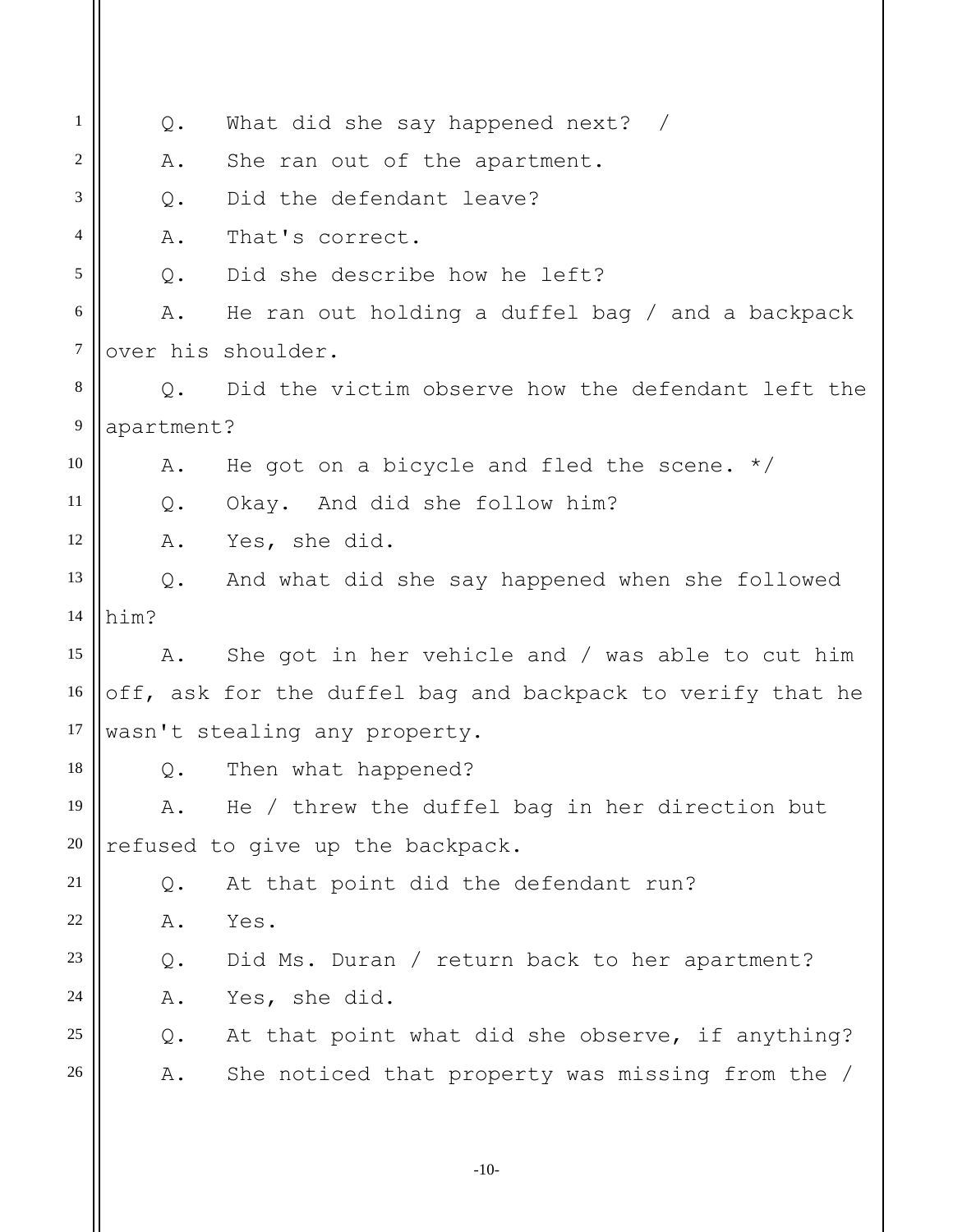-11- 1 2 3 4 5 6 7 8 9 10 11 12 13 14 15 16 17 18 19 20 21 22 23 24 25 26 house. Also, the screen to the kitchen window was cut open. Q. Did she say what property she observed to be missing? A. Yes. Q. What did she / tell you? A. It was a gaming system for her children, an iPad, and \$800 in U.S. currency. Q. Were you able to observe / -- well, strike that. Were those items found in the duffel bag? A. No. Q. What was found in the duffel bag? MR. HALBERG: Objection. Foundation. Speculation. Personal knowledge. THE COURT: Sustained. / Q. BY MS. SHARP: Did she tell you what she located in the duffel bag? A. Clothing. Q. And were you able to observe the kitchen window screen that she had \*/ described? A. Yes. Q. What did you observe? A. The screen had been cut. Q. And did she say whether that screen had been cut before? A. The screen was / not damaged prior.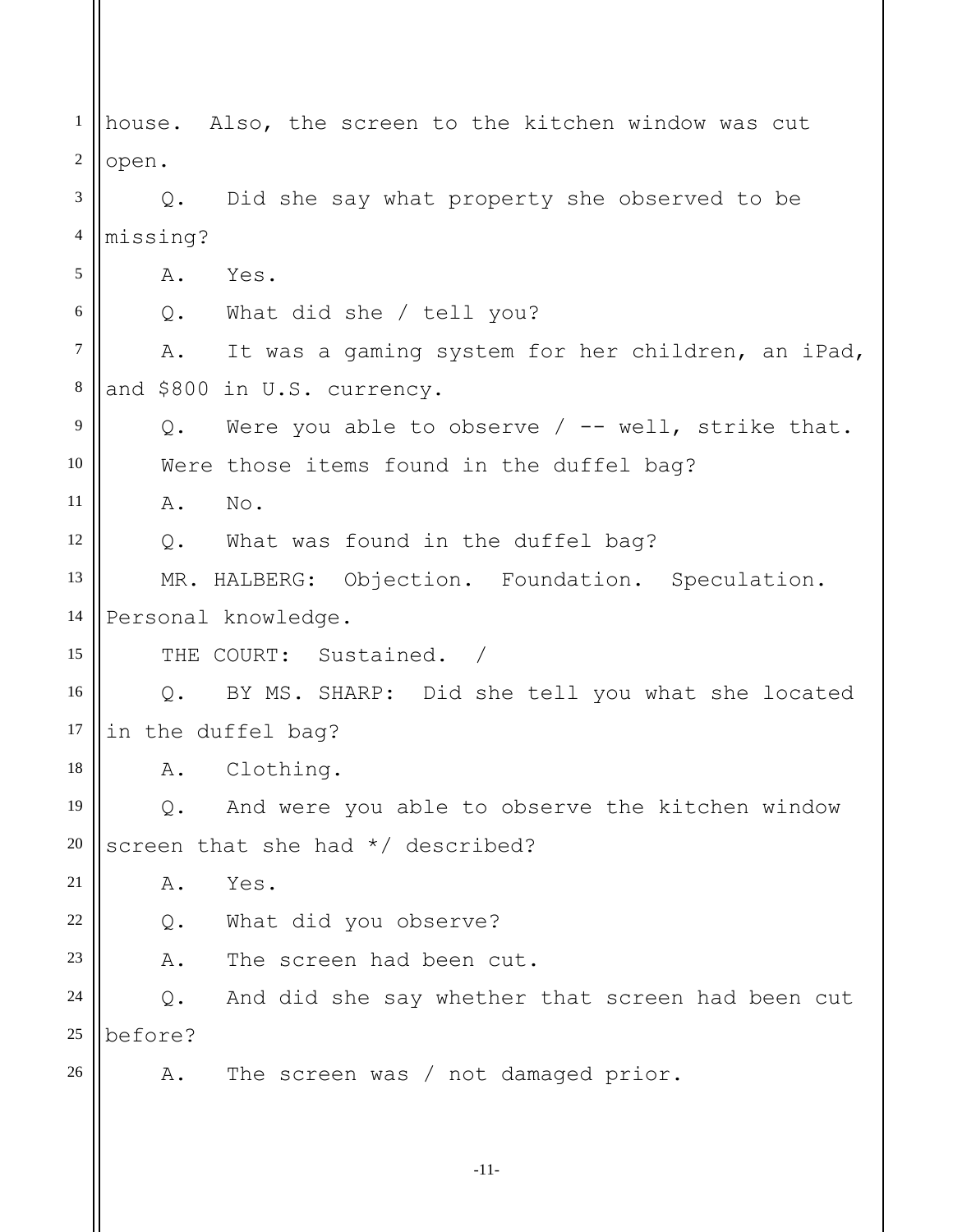1 2 3 4 5 6 7 8 9 10 11 12 13 14 15 16 17 18 19 20 21 22 23 24 25 26 Q. Did you observe any other points of forced entry? MR. HALBERG: Objection to the form of the question. THE COURT: Sustained. Q. BY MS. SHARP: Did you make observations as / to the doorways in the apartment? A. Yes, I did. Q. What observations did you make? A. There was no forced entry to the doorways. MS. SHARP: Thank you. Nothing / further. THE COURT: Cross-examination. CROSS-EXAMINATION Q. BY MR. HALBERG: Officer Perez, when you spoke with Ms. Duran, she confirmed for you that, in fact, my client had lived in that apartment with / her prior to July 23rd, correct? A. That's correct. Q. Okay. And she reported to you he had moved out of the apartment a couple weeks before; / is that correct? A. Three weeks prior. Q. Did she tell you whether or not she had informed him he had been evicted or kicked out? A. I / don't recall. Q. Okay. Did she tell you the last time she had actually spoken to Mr. Martinez? A. I don't remember. Q. Okay. Did she tell you / whether or not he

-12-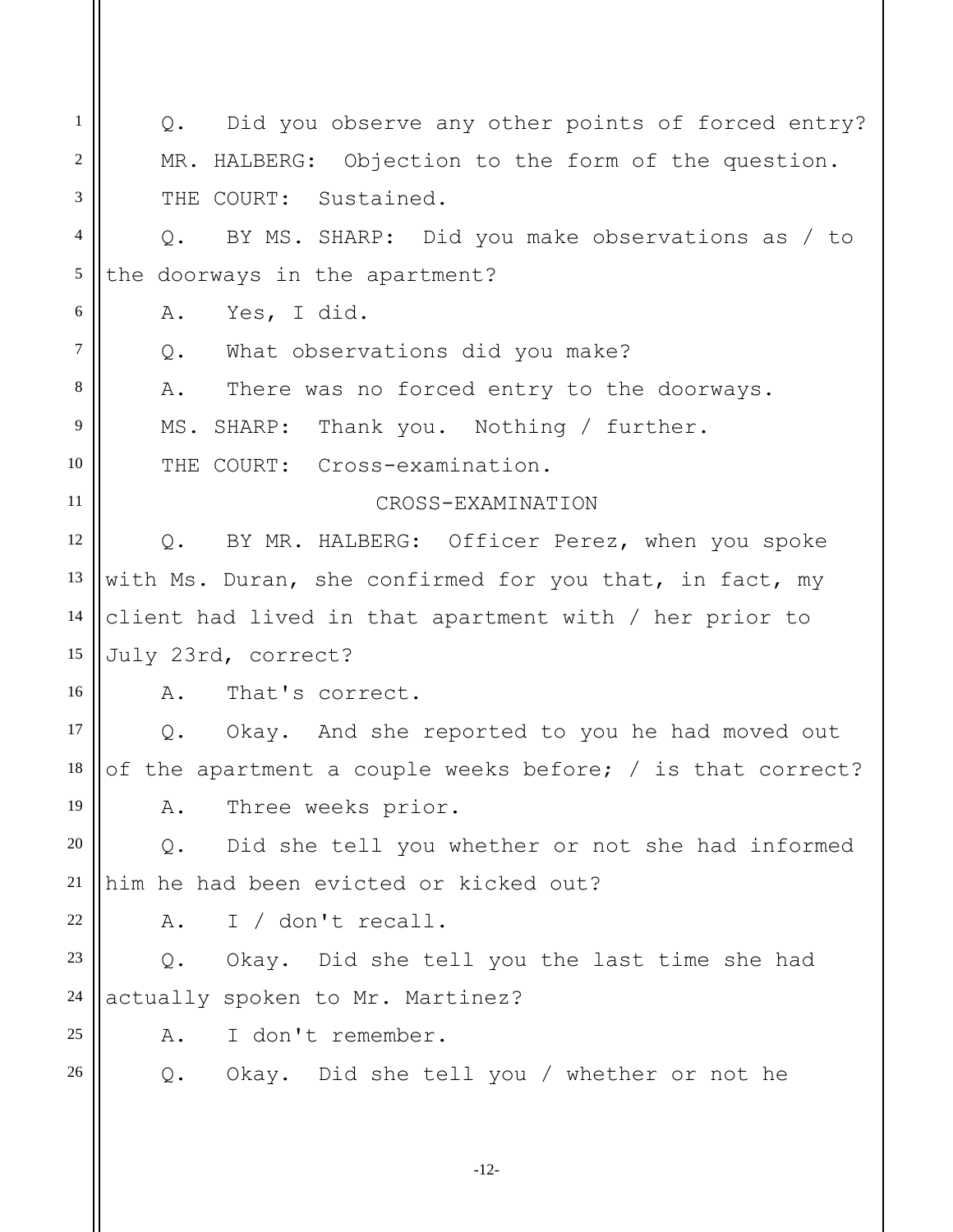1 2 3 4 5 6 7 8 9 10 11 12 13 14 15 16 17 18 19 20 21 22 23 24 25 26 actually still had a set of keys to the apartment? A. Not to the locks that were currently being used. Q. Did she \*/ tell you whether or not he still possessed a set of keys to the apartment? A. She did not. Q. When she reported to you there were / three items missing, did she tell you who had actually purchased those items? A. She did. Q. Okay. She specifically said she had purchased them? A. Yes. Q. Did / she say when she purchased the gaming system? A. She did not. Q. Did she tell you when she had purchased the iPad? A. No. Q. So based on / your conversation with her, you don't know whether those were purchased when she and Mr. Martinez were still together versus once they had separated? A. I / do not. Q. Okay. Did you actually observe the duffel bag Ms. Duran said that my client allegedly threw back at her? A. That's correct. Q. When you / arrived to the apartment location,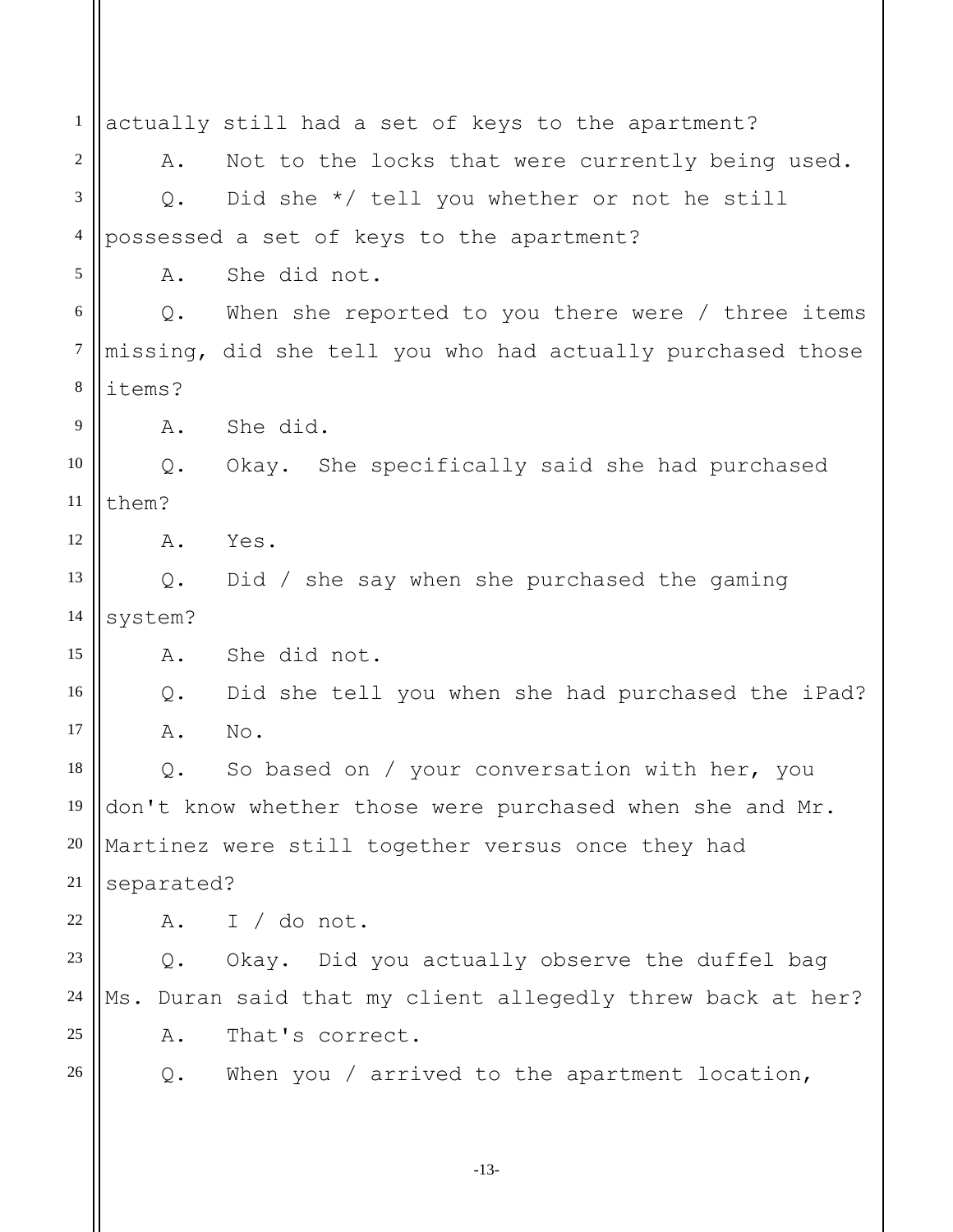1 2 3 4 5 6 7 8 9 10 11 12 13 14 15 16 17 18 19 20 21 22 23 24 25 26 where was that duffel bag? A. It was in her car. Q. In Ms. Duran's car? A. That's correct. Q. She had told you / that she had already opened it up and looked through it, correct? A. That's correct. Q. Had she taken items out of the duffel bag prior to / your arrival, as far as you know? A. No. Q. Okay. So where was the gaming system? A. It was not at the apartment. Q. Did you see the \*/ gaming system? A. No. The defendant had stolen it. MR. HALBERG: Your Honor, the witness is now testifying to legal conclusions. THE COURT: Sustained. MS. SHARP: Well, the witness already testified the / defendant had taken the three items. THE COURT: My ruling stands. Next question. Q. BY MR. HALBERG: All right. You viewed the duffel bag when it was inside of Ms. Duran's / car? A. Yes. Q. Did you open it up and look inside, or did she just point at it? A. I looked inside.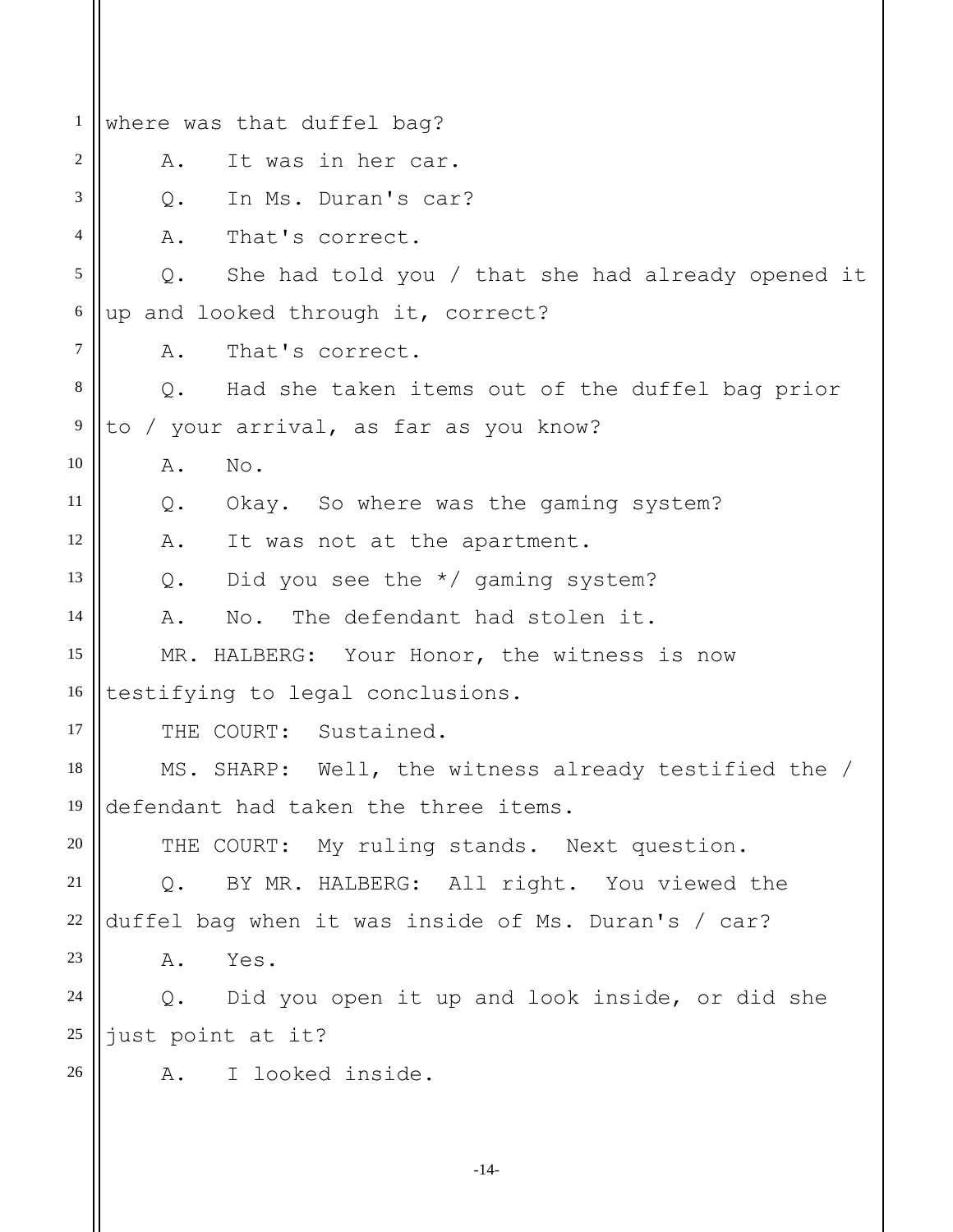1 2 3 4 5 6 7 8 9 10 11 12 13 14 15 16 17 18 19 20 21 22 23 24 25 26 Q. Okay. Was there a gaming / system inside that duffel bag? A. There was not. Q. Was there an iPad inside the duffel bag? A. No. Q. There were clothes inside the duffel bag? A. Yes. / Q. Was there cash inside the duffel bag? A. No. MS. SHARP: I object. Asked and answered, your Honor. THE COURT: Overruled. Next question. Q. BY MR. HALBERG: According to Ms. Duran, when she saw / Mr. Martinez in the house on July 23rd, he explained to her he was there to retrieve his property, correct? A. That's correct. Q. You were asked / on direct about whether you had used the name and date of birth Ms. Duran gave you to look in the DMV system; / is that right? A. That's correct. Q. You located a photograph that you said matches Mr. Martinez, the person sitting next to me; is that correct? A. Yes.  $\star/$ Q. Did you ever take that photograph back to Ms. Duran and question her if the individual in that DMV photo that you discovered / was the person she claims to have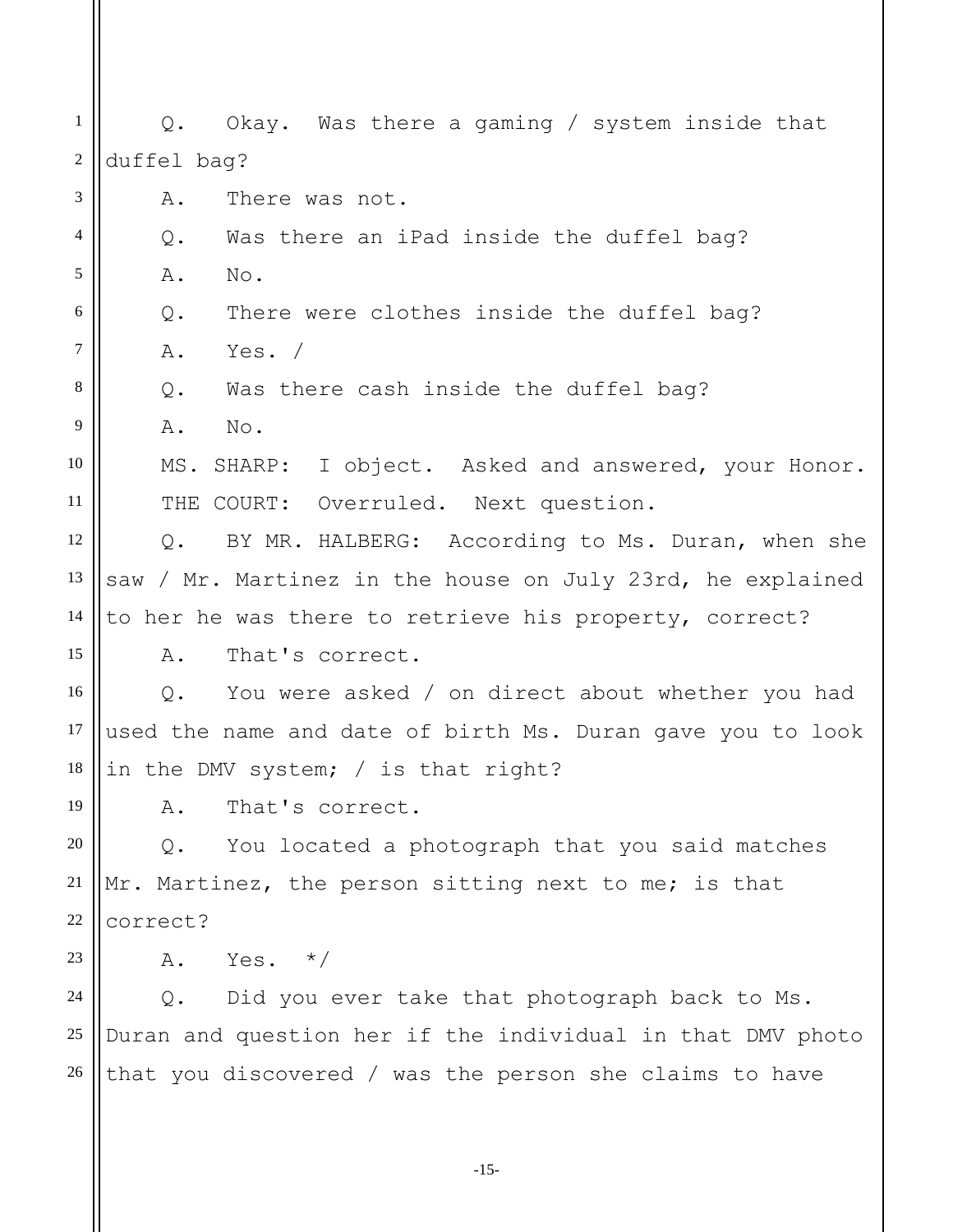1 allegedly seen on July 23rd?

A. I did not.

2

6

12

13

19

22

23

3 4 5 Q. The kitchen screen that you were asked about on direct, / you had C.S.I. come out and take photographs of things like that; is that correct?

A. That's correct.

7 8 9 Q. And that screen that you indicated / had been cut or ripped, was that photographed, as far as you remember? A. It definitely was.

10 11 Q. And it was the screen in the kitchen; is / that correct?

MS. SHARP: I object. Asked and answered.

THE COURT: Sustained.

14 15 16 Q. BY MR. HALBERG: Was it a screen above the sink in the kitchen? Where is this screen located that you / were asked about on direct?

17 18 A. The screen was located just east of the front door. It is facing southbound in the kitchen.

Q. Okay.

20 21 A. I can't / tell you that it is directly above the sink.

MR. HALBERG: Your Honor, just one moment.

THE COURT: Okay.

24 25 26 Q. BY MR. HALBERG: Did you ask Ms. Duran any questions about the iPad / with respect to whether Mr. Martinez had ever used it or if it was something they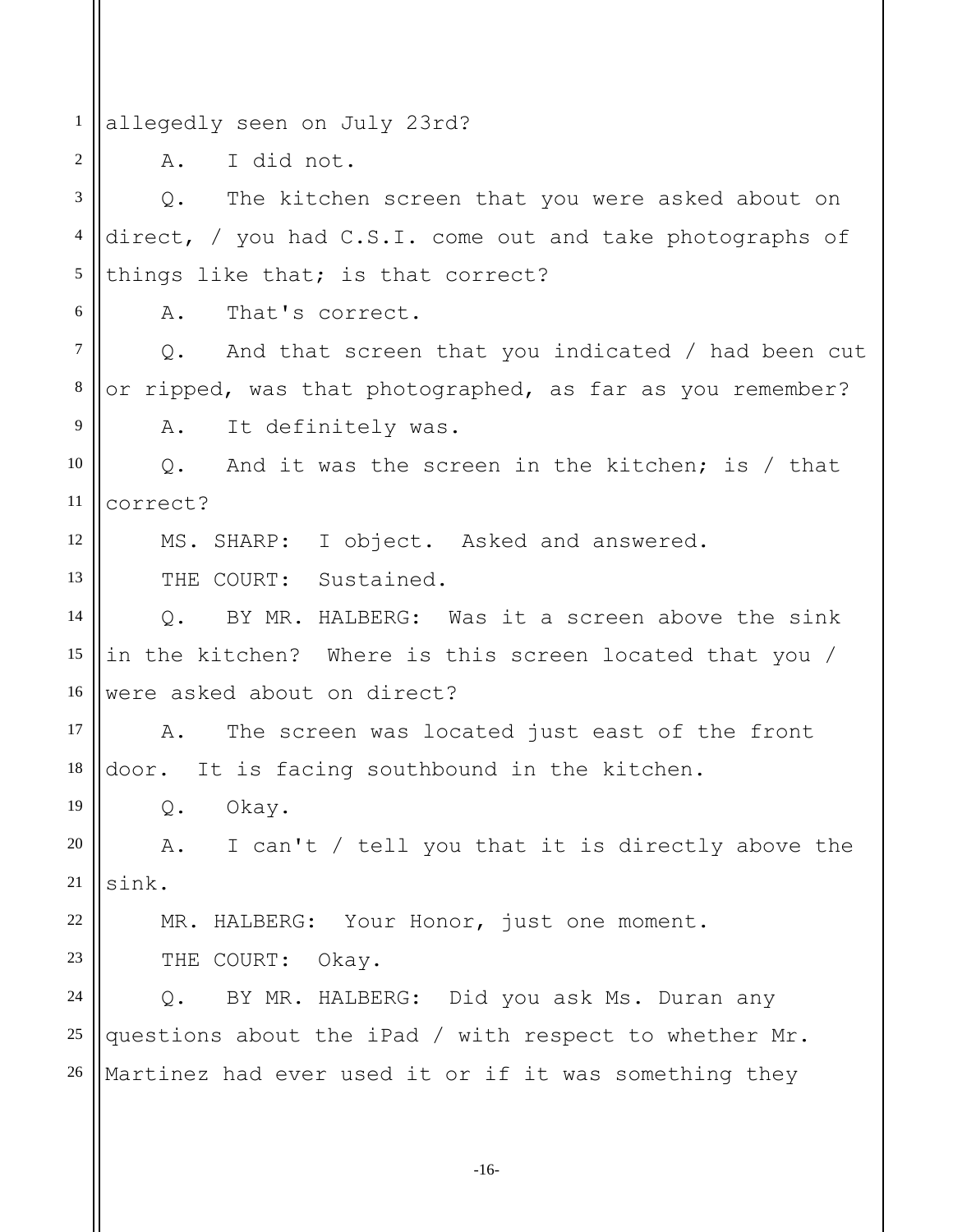1 2 3 4 5 6 7 8 9 10 11 12 13 14 15 16 17 18 19 20 21 22 23 24 25 26 considered joint property when they were together? A. The iPad \*/ was purchased for her son. Q. Okay. Is that what she told you? A. Yes. Q. But I asked you before, and you previously testified she didn't tell / you when she purchased it; is that correct? A. Yes, that's correct. Q. Did she tell you whether or not Mr. Martinez had ever used it? A. She / did not. Q. And what about the gaming system? Did she tell you whether or not Mr. Martinez had ever used it? A. She did not discuss / that with me. Q. Okay. She did tell you they actually had been together for about three years; is that correct? A. That's correct. Q. Okay. And did / she say whether those three years were at that property or at that location on Fernwood Street? A. She reported they were in a relationship while / he was still in jail. Q. Okay. A. That included the three years. Q. Okay. But did she indicate one way or the other whether they had been / at that same location?

-17-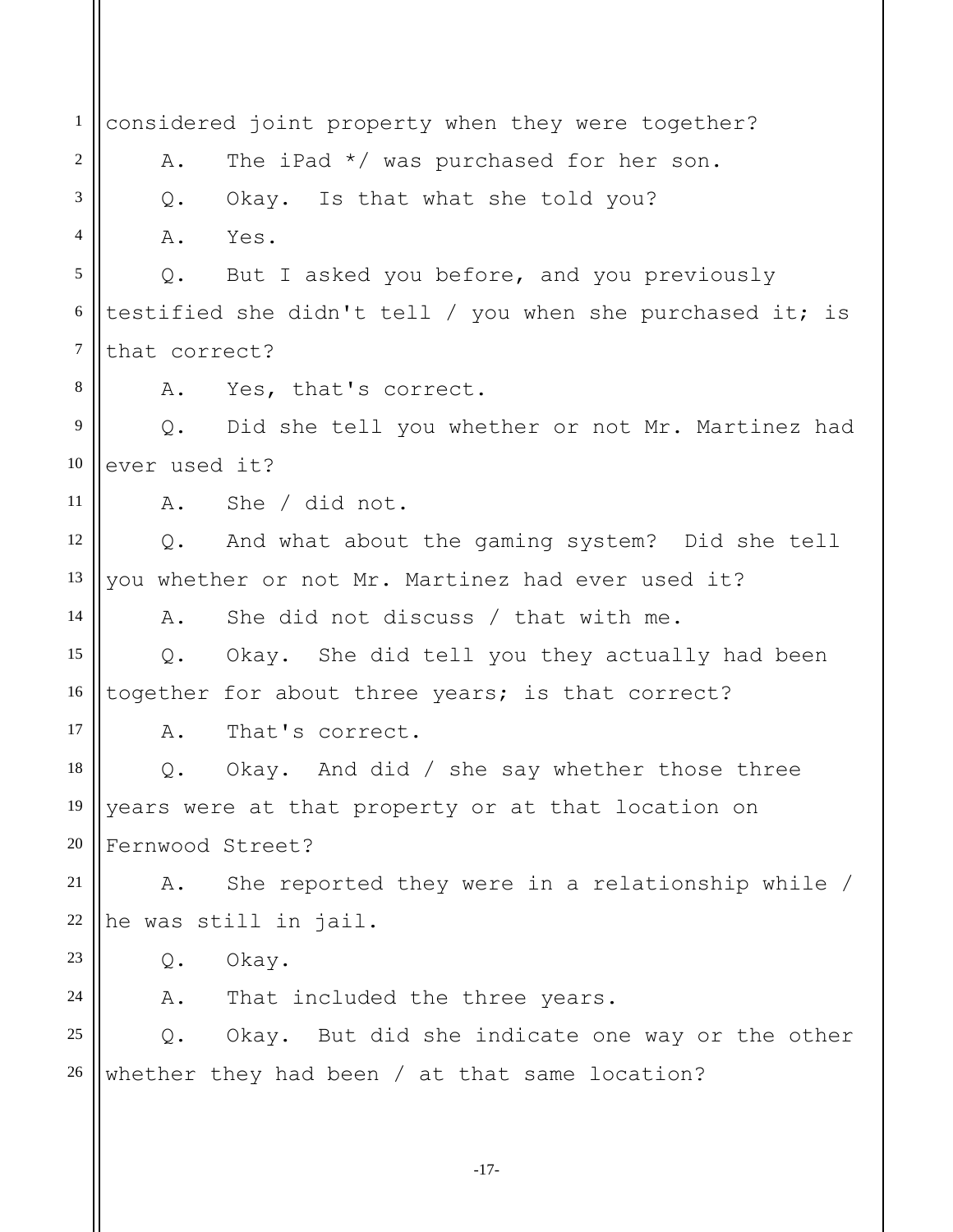1 2 3 4 5 6 7 8 9 10 11 12 13 14 15 16 17 18 19 20 21 22 23 24 25 26 A. No. He had not been at that same location for three years. Q. But when they were together, was she at that / same location on Fernwood Street? A. I don't recall. MR. HALBERG: Your Honor, I have no further questions. THE COURT: Any redirect? MS. SHARP: Yes, your Honor. THE COURT: All right. Proceed. REDIRECT EXAMINATION Q. BY MS. SHARP: Ms. Duran \*/ reported to you that the defendant had moved and had not been living at this apartment for three weeks? MR. HALBERG: Objection. Leading. THE COURT: Overruled. Q. BY MS. SHARP: Did she tell / you if he had taken his belongings? A. He had not taken his items. Q. But did she tell you that he had moved out? A. Yes. Q. Okay. / What did she say that she had done with the belongings that he had left behind? MR. HALBERG: Objection. Relevance. THE COURT: Overruled. THE WITNESS: She had boxed up his property / and left that in the living room.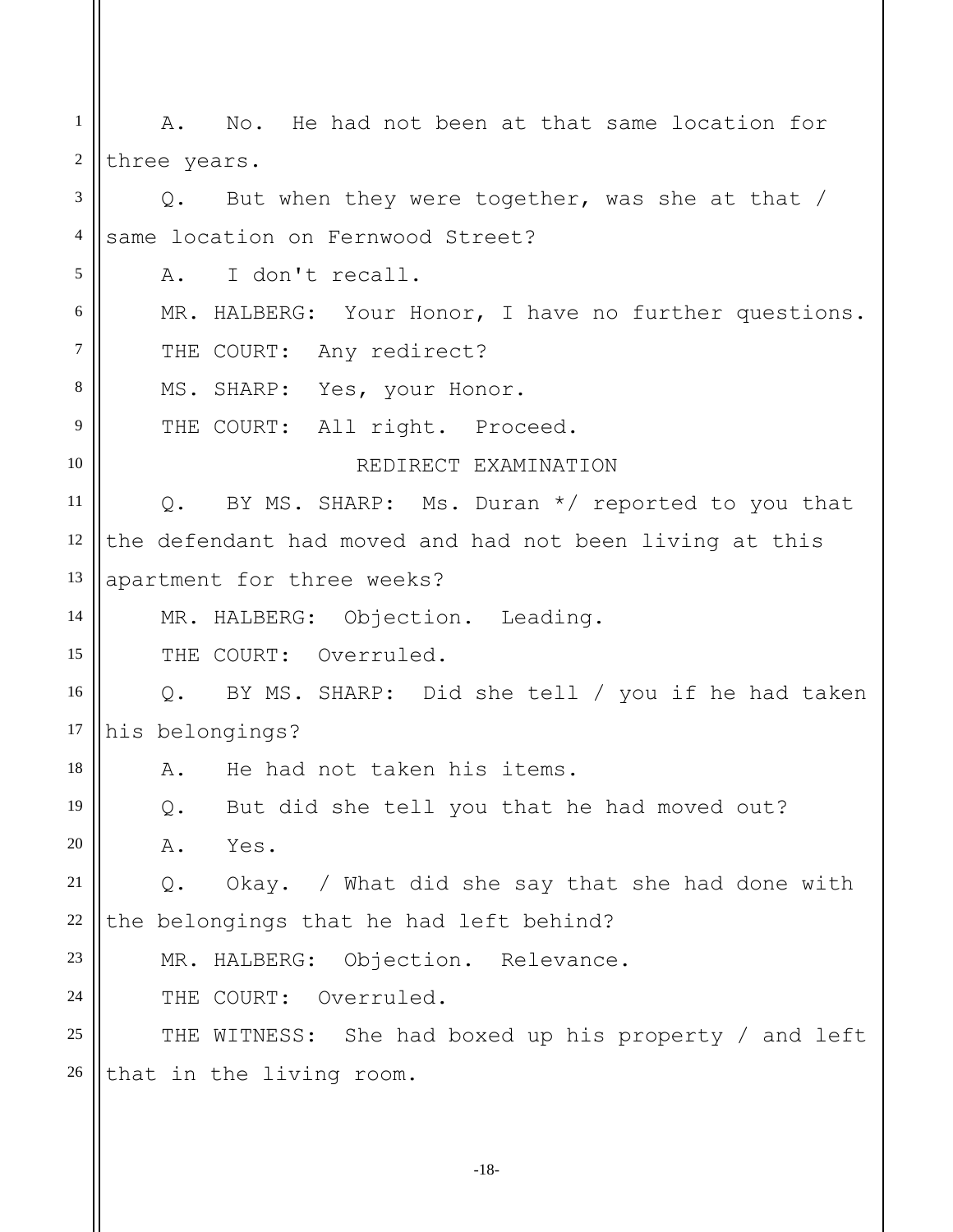1 2 3 4 5 6 7 8 9 10 11 12 13 14 15 16 17 18 19 20 21 22 23 24 25 26 Q. BY MS. SHARP: And so was the iPad, the gaming system, or the money in that box? A. No. MR. HALBERG: Objection. Foundation. THE COURT: Overruled. / Q. BY MS. SHARP: Did she say whether the \$800 worth of cash was hers? A. Yes. Q. What did she say? A. That the money belonged to her. Q. Okay. / Thank you. A. You're welcome. MS. SHARP: Your Honor, nothing further. THE COURT: Recross. RECROSS-EXAMINATION Q. BY MR. HALBERG: Did she tell you that any of that money was child support? A. No, she didn't. Q. She / didn't tell you where she got the \$800 in cash? A. She did not. MR. HALBERG: Nothing further. THE COURT: Anything further? MS. SHARP: Just briefly, your Honor. THE COURT: Please proceed. /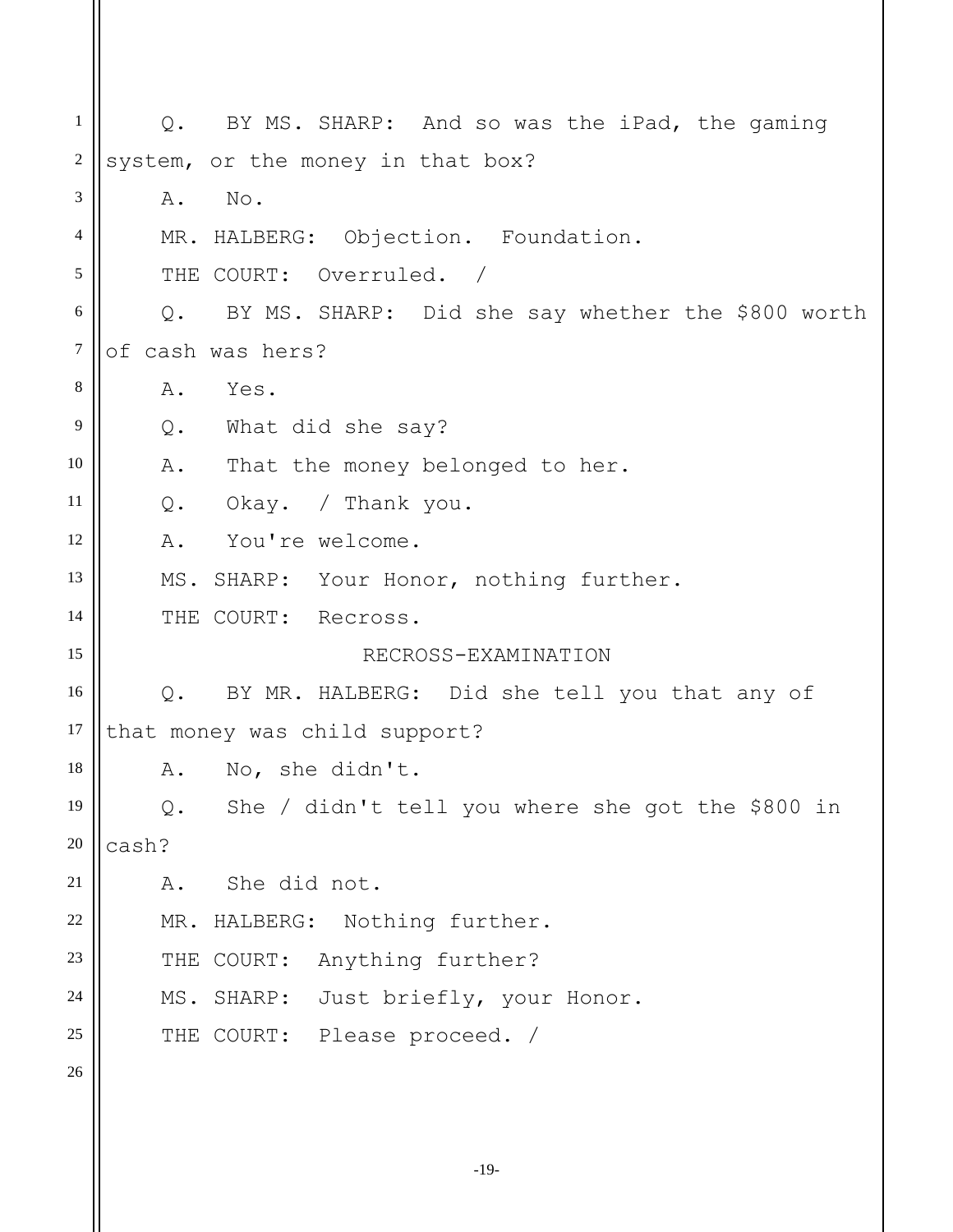## FURTHER REDIRECT EXAMINATION

1

| $\overline{2}$ | BY MS. SHARP: Officer, when you interviewed Ms.<br>$Q$ .    |
|----------------|-------------------------------------------------------------|
| 3              | Duran, did you get personal information from her, like if   |
| $\overline{4}$ | she was employed and things like that?                      |
| 5              | Yes, I did. $*/$<br>Α.                                      |
| 6              | Q. Is it standard practice for you to get some              |
| $\tau$         | personal history from a victim?                             |
| 8              | I generally try to find out if there is a<br>Α.             |
| $\overline{9}$ | connection, $/$ especially in a case where the victim seems |
| 10             | to know the suspect.                                        |
| 11             | Q. And why is that?                                         |
| 12             | A. It just allows me to have a better picture / of          |
| 13             | the issues.                                                 |
| 14             | Q. Do you find that to be true in domestic calls in         |
| 15             | particular?                                                 |
| 16             | A. Yes, I do.                                               |
| 17             | $Q.$ Do you recall inquiring of the victim / in this        |
| 18             | case about her employment?                                  |
| 19             | I don't think I asked her any questions about<br>Α.         |
| 20             | that.                                                       |
| 21             | Did Ms. Duran provide you with information as to<br>Q.      |
| 22             | where the \$800 had come from?                              |
| 23             | I remember now. In reporting the incident to me<br>Α.       |
| 24             | and in listing the things missing, she said / the \$800     |
| 25             | cash that was missing was a birthday gift from her          |
| 26             | parents.                                                    |

-20-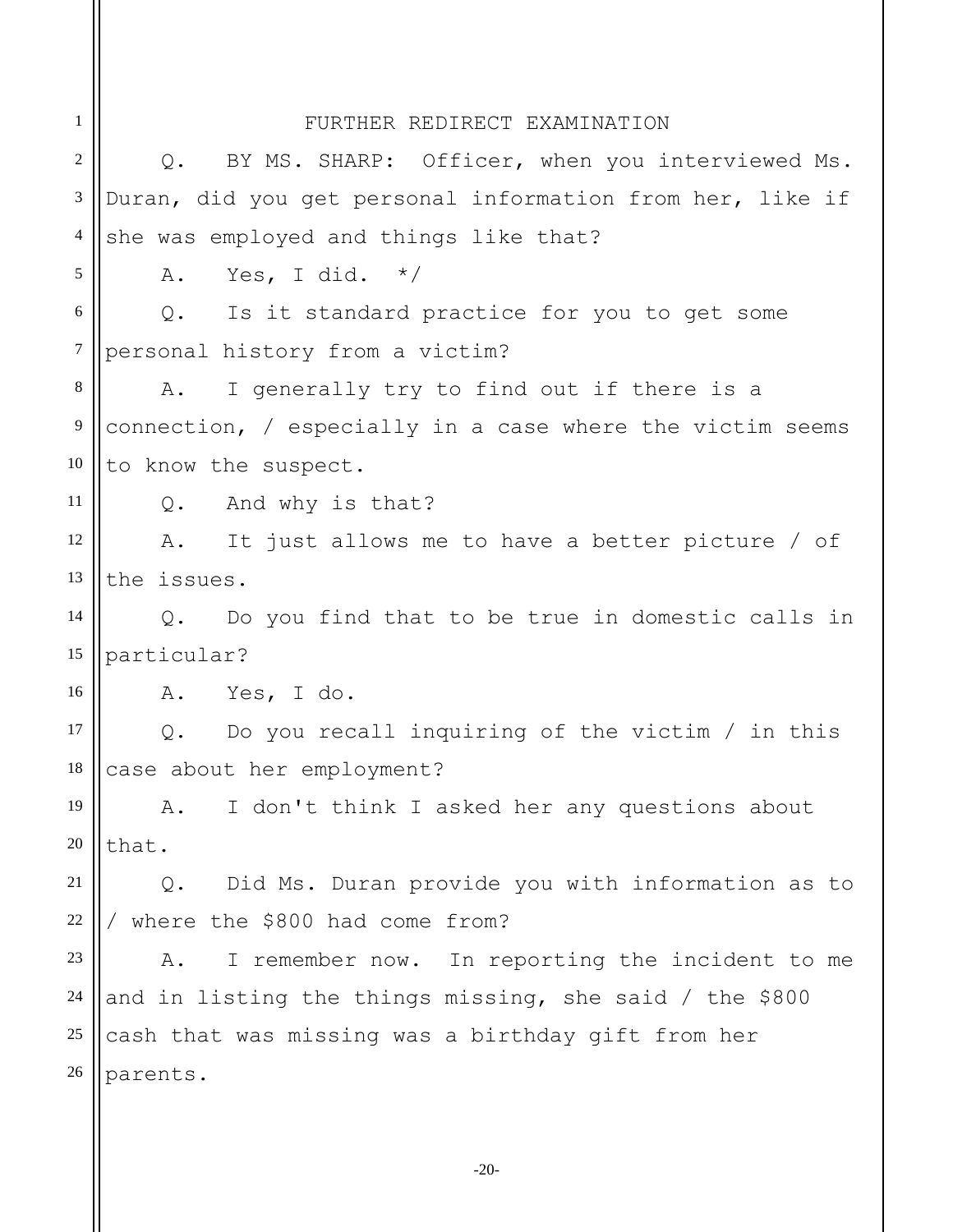1 2 3 4 5 6 7 8 9 10 11 12 13 14 15 16 17 18 19 20 21 22 23 24 25 26 Q. And was that a gift that she had recently received / from them? A. Yes, it was. Her birthday was the week prior, and she had received \$1,000 from her parents for her birthday present. / MS. SHARP: Nothing further. MR. HALBERG: Nothing further, your Honor. THE COURT: Okay. I have a question or two. Officer, do you know when the DMV photo that helped \*/ you identify the defendant was taken? THE WITNESS: I had received it earlier in the week from an officer at our station who works closely with probation. / THE COURT: But do you know when that photo was taken? THE WITNESS: Oh, I'm sorry. No, I don't. THE COURT: Is the defendant's appearance in that photo pretty much identical / to the way he looks now? THE WITNESS: With the exception of his hair, yes. THE COURT: What is the difference in hair? THE WITNESS: Well, he had hair in the / DMV photo. THE COURT: As I understand your testimony, there were two bags that the defendant took when he left the apartment. One was a / duffel bag, and one was a backpack? THE WITNESS: Yes, that's correct. THE COURT: Were you told by the victim who owned the

-21-